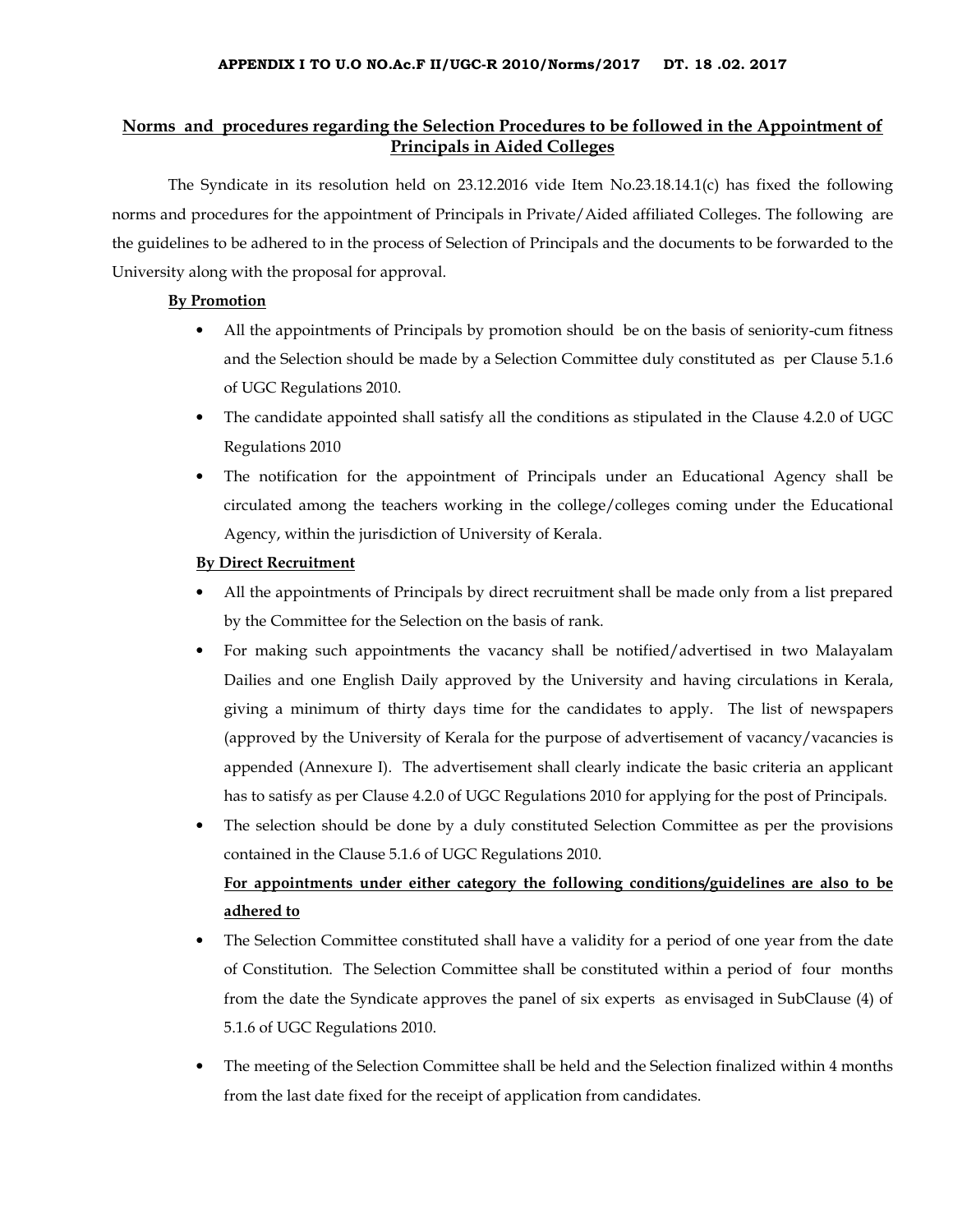- The validity of the rank list so prepared shall be one year from the date of publication of the list.
- A person who is lower in the rank list shall be appointed only after getting the relinquishment of the candidates who are higher in the rank list.
- The API scores stipulated in Clause 4.2.0 (iv) of UGC Regulations 2010 should be submitted in the PBAS proforma specified in the U.O No.AcFII/General/UGC-R-2010/2014 dt.18.11.2015 and as per the templates appended to the U.O (Appendices I,IV(a) and IV(b)) or as per the templates appended as IIB(ii) and II A (iv) of U.O Nos. AcFII/General/UGC.-R 2010/2016 /III Amendment dt.07.01.2017and U.O No. AcFII / General/UGC.-R 2010/2016 /IV Amendment dt.07.01.2017 and relevant University Orders incorporating amendments made by the UGC from time to time as the case may be.
- Clause 6.0.1 of UGC Regulations 2010 shall be adhered to.
- The Clause 6.0.9 of UGC Regulations 2010 has to be adhered which reads as "The Academic Performance Indicator (API) scoring system in the process of Selection of Principal shall be similar to that of directly recruited College Professors. In addition, the Selection Committee shall assess the following with the weightages given below:
	- (a) Assessment of aptitude for teaching, research and administration (20%).
	- (b) Ability to communicate clearly and effectively (10%)
	- (c ) Ability to plan institutional programmes, analyze and discuss curriculum

development and delivery research support and college development /

administration (20%)

(d) Ability to deliver lecture programmes to be assessed by requiring the candidate

to participate in a group discussion or exposure to a class room situation by a lecture(10%) and

- (e) Analysis of the merits and credentials of the candidates on the basis of the
	- Performance Based Appraisal System (PBAS) proforma developed by the University based on the UGC Regulations 2010 (deduced to 40% of the total API score).

# Documents to be forwarded along with the proposals for the approval of appointment of Principals

1) Appointment order in Form I / Promotion and posting order by the Manager of the Educational Agency.

2) Attested copies of the relevant certificates produced at the time of Interview

3) Attested copy of the relevant document to prove age and Date of Birth of the candidate

4) Minutes of the meeting of the Selection Committee bearing signature of

all the Members along with the API score Sheet (templates) based on PBAS.